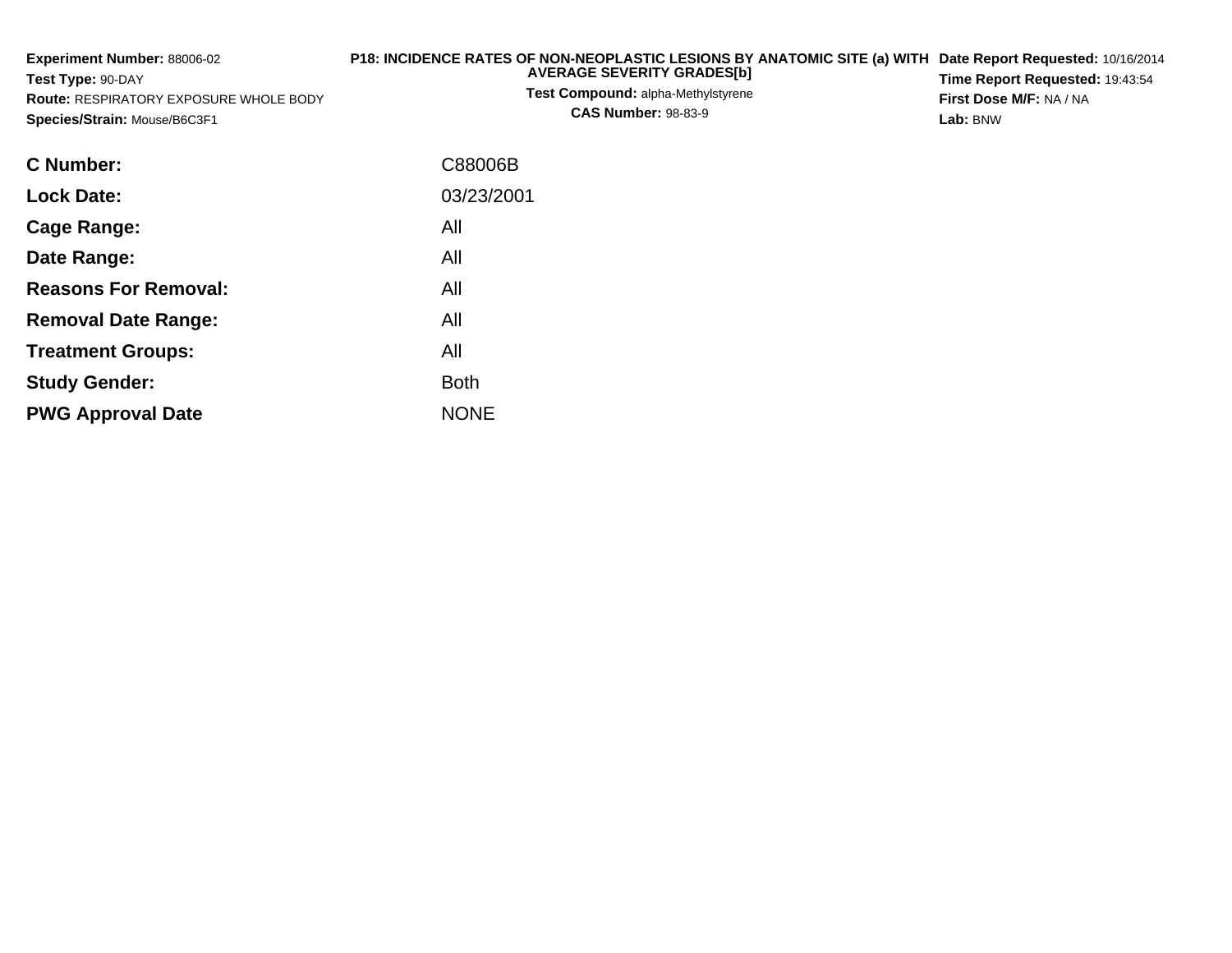| Experiment Number: 88006-02                                 |                | P18: INCIDENCE RATES OF NON-NEOPLASTIC LESIONS BY ANATOMIC SITE (a) WITH Date Report Requested: 10/16/2014<br><b>AVERAGE SEVERITY GRADES[b]</b> |                                     |                |                |                 |  |
|-------------------------------------------------------------|----------------|-------------------------------------------------------------------------------------------------------------------------------------------------|-------------------------------------|----------------|----------------|-----------------|--|
| Test Type: 90-DAY<br>Route: RESPIRATORY EXPOSURE WHOLE BODY |                |                                                                                                                                                 | Time Report Requested: 19:43:54     |                |                |                 |  |
| Species/Strain: Mouse/B6C3F1                                |                | Test Compound: alpha-Methylstyrene<br><b>CAS Number: 98-83-9</b>                                                                                | First Dose M/F: NA / NA<br>Lab: BNW |                |                |                 |  |
| <b>B6C3F1 Mouse MALE</b>                                    | <b>CONTROL</b> | <b>75 PPM</b>                                                                                                                                   | <b>150 PPM</b>                      | <b>300 PPM</b> | <b>600 PPM</b> | <b>1000 PPM</b> |  |
| <b>Disposition Summary</b>                                  |                |                                                                                                                                                 |                                     |                |                |                 |  |
| <b>Animals Initially In Study</b>                           | 10             | 10                                                                                                                                              | 10                                  | 10             | 10             | 10              |  |
| <b>Early Deaths</b>                                         |                |                                                                                                                                                 |                                     |                |                |                 |  |
| <b>Survivors</b>                                            |                |                                                                                                                                                 |                                     |                |                |                 |  |
| <b>Terminal Sacrifice</b>                                   | 10             | 10                                                                                                                                              | 10                                  | 10             | 10             | 10              |  |
| <b>Animals Examined Microscopically</b>                     | 10             | 10                                                                                                                                              | 10                                  | 10             | 10             | 10              |  |
| <b>ALIMENTARY SYSTEM</b>                                    |                |                                                                                                                                                 |                                     |                |                |                 |  |
| Esophagus                                                   | (10)           | (0)                                                                                                                                             | (0)                                 | (0)            | (0)            | (10)            |  |
| Gallbladder                                                 | (10)           | (0)                                                                                                                                             | (0)                                 | (0)            | (0)            | (10)            |  |
| Intestine Large, Cecum                                      | (10)           | (0)                                                                                                                                             | (0)                                 | (0)            | (0)            | (10)            |  |
| Intestine Large, Colon                                      | (10)           | (0)                                                                                                                                             | (0)                                 | (0)            | (0)            | (10)            |  |
| Intestine Large, Rectum                                     | (10)           | (0)                                                                                                                                             | (0)                                 | (0)            | (0)            | (10)            |  |
| Intestine Small, Duodenum                                   | (10)           | (0)                                                                                                                                             | (0)                                 | (0)            | (0)            | (10)            |  |
| Intestine Small, Ileum                                      | (10)           | (0)                                                                                                                                             | (0)                                 | (0)            | (0)            | (10)            |  |
| Intestine Small, Jejunum                                    | (10)           | (0)                                                                                                                                             | (0)                                 | (0)            | (0)            | (10)            |  |
| Liver                                                       | (10)           | (10)                                                                                                                                            | (10)                                | (10)           | (10)           | (10)            |  |
| <b>Basophilic Focus</b>                                     |                |                                                                                                                                                 |                                     |                | $\overline{1}$ |                 |  |
| Centrilobular, Hypertrophy                                  |                |                                                                                                                                                 |                                     |                | 4[1.0]         | 10 [1.9]        |  |
| Necrosis                                                    |                |                                                                                                                                                 |                                     |                |                | 1[1.0]          |  |
| Pancreas                                                    | (10)           | (0)                                                                                                                                             | (0)                                 | (0)            | (0)            | (10)            |  |
| <b>Salivary Glands</b>                                      | (10)           | (0)                                                                                                                                             | (0)                                 | (0)            | (0)            | (10)            |  |
| Stomach, Forestomach                                        | (10)           | (0)                                                                                                                                             | (0)                                 | (0)            | (0)            | (10)            |  |
| Hyperplasia, Squamous                                       |                |                                                                                                                                                 |                                     |                |                | 1[1.0]          |  |
| Stomach, Glandular                                          | (10)           | (0)                                                                                                                                             | (0)                                 | (0)            | (0)            | (10)            |  |
| Mineralization                                              | $1$ [1.0]      |                                                                                                                                                 |                                     |                |                |                 |  |
| CARDIOVASCULAR SYSTEM                                       |                |                                                                                                                                                 |                                     |                |                |                 |  |
| <b>Blood Vessel</b>                                         | (1)            | (0)                                                                                                                                             | (0)                                 | (0)            | (0)            | (0)             |  |
| Heart                                                       | (10)           | (0)                                                                                                                                             | (0)                                 | (0)            | (0)            | (10)            |  |
|                                                             |                |                                                                                                                                                 |                                     |                |                |                 |  |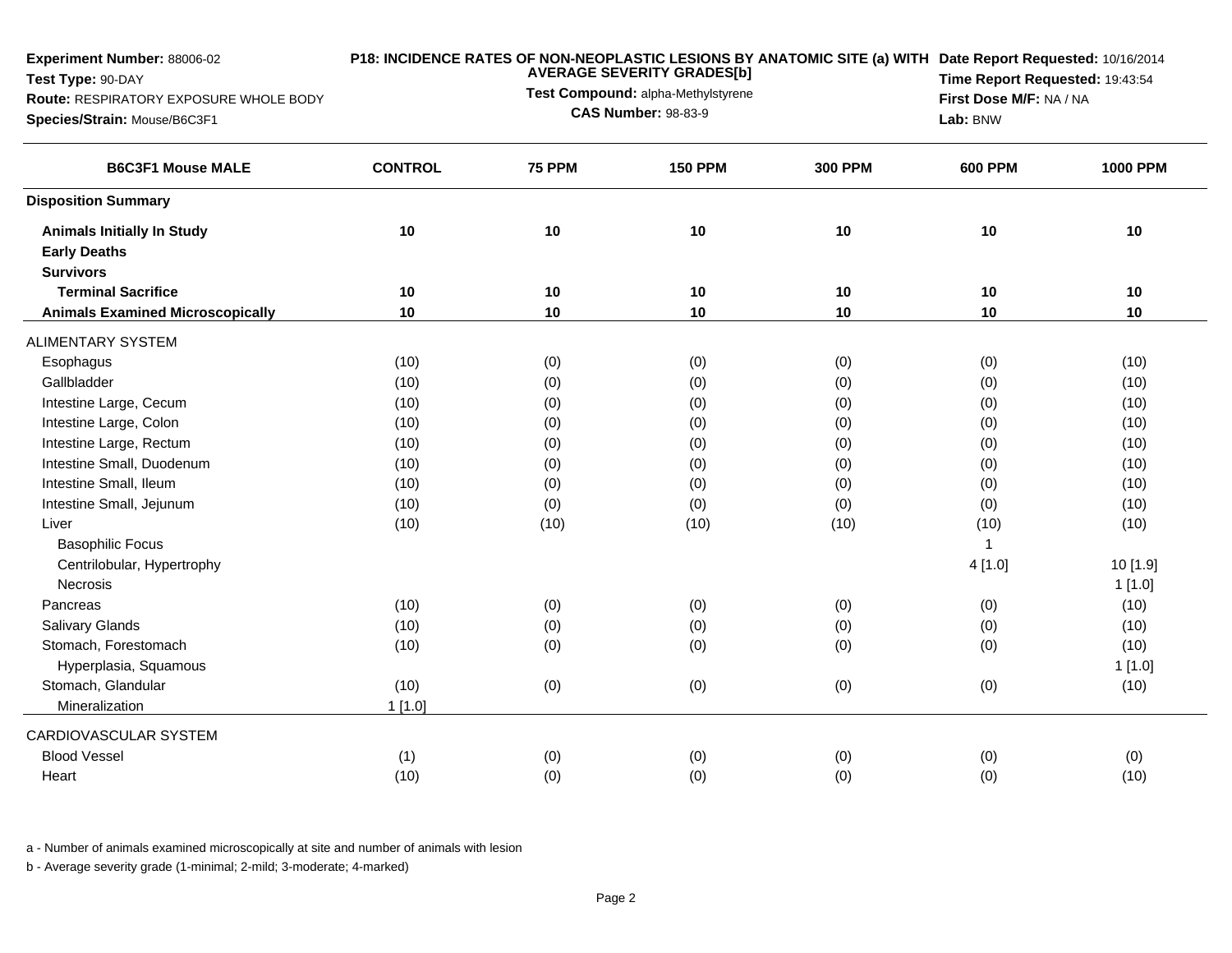| <b>Experiment Number: 88006-02</b><br>Test Type: 90-DAY<br>Route: RESPIRATORY EXPOSURE WHOLE BODY<br>Species/Strain: Mouse/B6C3F1 |                | <b>AVERAGE SEVERITY GRADES[b]</b><br>Test Compound: alpha-Methylstyrene<br><b>CAS Number: 98-83-9</b> | Lab: BNW       | P18: INCIDENCE RATES OF NON-NEOPLASTIC LESIONS BY ANATOMIC SITE (a) WITH Date Report Requested: 10/16/2014<br>Time Report Requested: 19:43:54<br>First Dose M/F: NA / NA |                |                 |
|-----------------------------------------------------------------------------------------------------------------------------------|----------------|-------------------------------------------------------------------------------------------------------|----------------|--------------------------------------------------------------------------------------------------------------------------------------------------------------------------|----------------|-----------------|
| <b>B6C3F1 Mouse MALE</b>                                                                                                          | <b>CONTROL</b> | <b>75 PPM</b>                                                                                         | <b>150 PPM</b> | <b>300 PPM</b>                                                                                                                                                           | <b>600 PPM</b> | <b>1000 PPM</b> |
| <b>ENDOCRINE SYSTEM</b>                                                                                                           |                |                                                                                                       |                |                                                                                                                                                                          |                |                 |
| <b>Adrenal Cortex</b>                                                                                                             | (10)           | (0)                                                                                                   | (0)            | (0)                                                                                                                                                                      | (0)            | (10)            |
| Adrenal Medulla                                                                                                                   | (10)           | (0)                                                                                                   | (0)            | (0)                                                                                                                                                                      | (0)            | (10)            |
| Islets, Pancreatic                                                                                                                | (10)           | (0)                                                                                                   | (0)            | (0)                                                                                                                                                                      | (0)            | (10)            |
| Parathyroid Gland                                                                                                                 | (6)            | (0)                                                                                                   | (0)            | (0)                                                                                                                                                                      | (0)            | (7)             |
| <b>Pituitary Gland</b>                                                                                                            | (10)           | (0)                                                                                                   | (0)            | (0)                                                                                                                                                                      | (0)            | (10)            |
| <b>Thyroid Gland</b>                                                                                                              | (10)           | (0)                                                                                                   | (0)            | (0)                                                                                                                                                                      | (0)            | (10)            |
| <b>GENERAL BODY SYSTEM</b><br>None                                                                                                |                |                                                                                                       |                |                                                                                                                                                                          |                |                 |
| <b>GENITAL SYSTEM</b>                                                                                                             |                |                                                                                                       |                |                                                                                                                                                                          |                |                 |
| Epididymis                                                                                                                        | (10)           | (0)                                                                                                   | (0)            | (0)                                                                                                                                                                      | (0)            | (10)            |
| <b>Preputial Gland</b>                                                                                                            | (10)           | (0)                                                                                                   | (0)            | (0)                                                                                                                                                                      | (0)            | (10)            |
| Prostate                                                                                                                          | (10)           | (0)                                                                                                   | (0)            | (0)                                                                                                                                                                      | (0)            | (10)            |
| <b>Seminal Vesicle</b>                                                                                                            | (10)           | (0)                                                                                                   | (0)            | (0)                                                                                                                                                                      | (0)            | (10)            |
| <b>Testes</b>                                                                                                                     | (10)           | (0)                                                                                                   | (0)            | (0)                                                                                                                                                                      | (0)            | (10)            |
| <b>HEMATOPOIETIC SYSTEM</b>                                                                                                       |                |                                                                                                       |                |                                                                                                                                                                          |                |                 |
| <b>Bone Marrow</b>                                                                                                                | (10)           | (0)                                                                                                   | (0)            | (0)                                                                                                                                                                      | (0)            | (10)            |
| Lymph Node, Bronchial                                                                                                             | (8)            | (0)                                                                                                   | (0)            | (0)                                                                                                                                                                      | (0)            | (7)             |
| Lymph Node, Mandibular                                                                                                            | (7)            | (0)                                                                                                   | (0)            | (0)                                                                                                                                                                      | (0)            | (5)             |
| Lymph Node, Mediastinal                                                                                                           | (5)            | (0)                                                                                                   | (0)            | (0)                                                                                                                                                                      | (0)            | (2)             |
| Lymph Node, Mesenteric                                                                                                            | (10)           | (0)                                                                                                   | (0)            | (0)                                                                                                                                                                      | (0)            | (9)             |
| Spleen                                                                                                                            | (10)           | (0)                                                                                                   | (0)            | (0)                                                                                                                                                                      | (0)            | (10)            |
| Thymus                                                                                                                            | (10)           | (0)                                                                                                   | (0)            | (0)                                                                                                                                                                      | (0)            | (10)            |
| <b>INTEGUMENTARY SYSTEM</b>                                                                                                       |                |                                                                                                       |                |                                                                                                                                                                          |                |                 |
| Skin                                                                                                                              | (10)           | (0)                                                                                                   | (0)            | (0)                                                                                                                                                                      | (0)            | (10)            |
| MUSCULOSKELETAL SYSTEM                                                                                                            |                |                                                                                                       |                |                                                                                                                                                                          |                |                 |
| Bone                                                                                                                              | (10)           | (0)                                                                                                   | (0)            | (0)                                                                                                                                                                      | (0)            | (10)            |
|                                                                                                                                   |                |                                                                                                       |                |                                                                                                                                                                          |                |                 |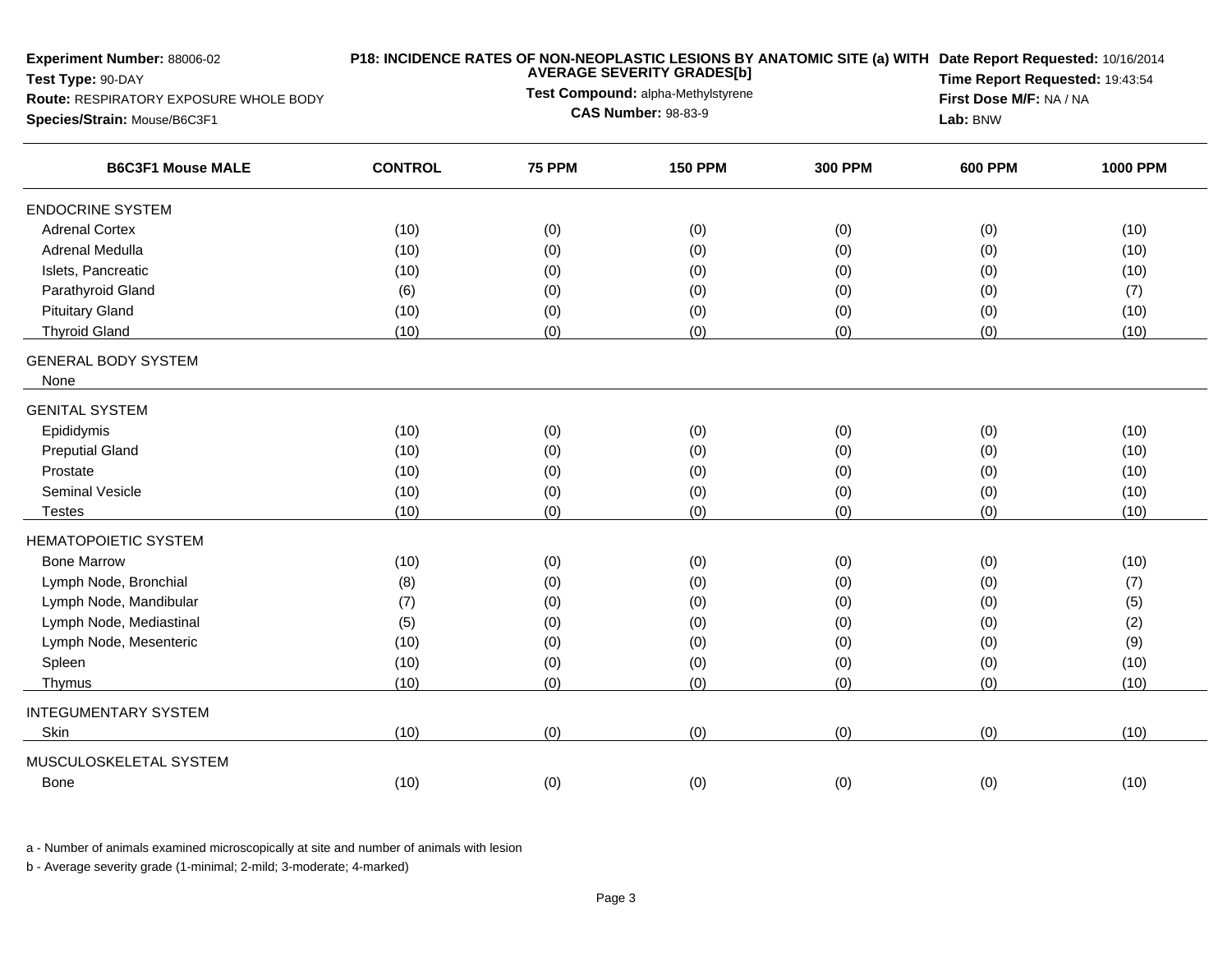| <b>Experiment Number: 88006-02</b><br>Test Type: 90-DAY<br>Route: RESPIRATORY EXPOSURE WHOLE BODY<br>Species/Strain: Mouse/B6C3F1 |                | <b>AVERAGE SEVERITY GRADES[b]</b><br>Test Compound: alpha-Methylstyrene<br><b>CAS Number: 98-83-9</b> | P18: INCIDENCE RATES OF NON-NEOPLASTIC LESIONS BY ANATOMIC SITE (a) WITH Date Report Requested: 10/16/2014<br>Time Report Requested: 19:43:55<br>First Dose M/F: NA / NA<br>Lab: BNW |                |                |                 |
|-----------------------------------------------------------------------------------------------------------------------------------|----------------|-------------------------------------------------------------------------------------------------------|--------------------------------------------------------------------------------------------------------------------------------------------------------------------------------------|----------------|----------------|-----------------|
| <b>B6C3F1 Mouse MALE</b>                                                                                                          | <b>CONTROL</b> | <b>75 PPM</b>                                                                                         | <b>150 PPM</b>                                                                                                                                                                       | <b>300 PPM</b> | <b>600 PPM</b> | <b>1000 PPM</b> |
| <b>Bone</b>                                                                                                                       | (10)           | (0)                                                                                                   | (0)                                                                                                                                                                                  | (0)            | (0)            | (10)            |
| NERVOUS SYSTEM                                                                                                                    |                |                                                                                                       |                                                                                                                                                                                      |                |                |                 |
| <b>Brain</b>                                                                                                                      | (10)           | (0)                                                                                                   | (0)                                                                                                                                                                                  | (0)            | (0)            | (10)            |
| <b>RESPIRATORY SYSTEM</b>                                                                                                         |                |                                                                                                       |                                                                                                                                                                                      |                |                |                 |
| Larynx                                                                                                                            | (10)           | (0)                                                                                                   | (0)                                                                                                                                                                                  | (0)            | (0)            | (10)            |
| Lung                                                                                                                              | (10)           | (2)                                                                                                   | (0)                                                                                                                                                                                  | (0)            | (0)            | (10)            |
| Hemorrhage                                                                                                                        |                | 2[1.0]                                                                                                |                                                                                                                                                                                      |                |                | 2[1.0]          |
| Nose                                                                                                                              | (10)           | (10)                                                                                                  | (10)                                                                                                                                                                                 | (10)           | (10)           | (10)            |
| Glands, Atrophy                                                                                                                   |                | 7[1.0]                                                                                                | 10 [1.3]                                                                                                                                                                             | 10 [1.9]       | 10 [2.0]       | 10 [2.0]        |
| Glands, Hyperplasia                                                                                                               |                | 9[1.1]                                                                                                | 10 [1.6]                                                                                                                                                                             | 10[2.3]        | 10 [2.9]       | 10[2.7]         |
| Olfactory Epi, Atrophy                                                                                                            |                | 10[1.1]                                                                                               | 10[1.4]                                                                                                                                                                              | $10$ [2.0]     | $10$ [2.0]     | 10[2.1]         |
| Olfactory Epi, Metaplasia                                                                                                         |                | 5[1.2]                                                                                                | 10 [1.4]                                                                                                                                                                             | 10[2.0]        | 10[2.0]        | 10[2.0]         |
| Respirat Epith, Degeneration, Hyaline                                                                                             |                | 1[1.0]                                                                                                | 2[1.0]                                                                                                                                                                               | 1[1.0]         | 2[1.0]         |                 |
| Trachea                                                                                                                           | (10)           | (0)                                                                                                   | (0)                                                                                                                                                                                  | (0)            | (0)            | (10)            |
| SPECIAL SENSES SYSTEM                                                                                                             |                |                                                                                                       |                                                                                                                                                                                      |                |                |                 |
| Eye                                                                                                                               | (10)           | (0)                                                                                                   | (0)                                                                                                                                                                                  | (1)            | (0)            | (10)            |
| Harderian Gland                                                                                                                   | (10)           | (0)                                                                                                   | (0)                                                                                                                                                                                  | (0)            | (0)            | (10)            |
| <b>URINARY SYSTEM</b>                                                                                                             |                |                                                                                                       |                                                                                                                                                                                      |                |                |                 |
| Kidney                                                                                                                            | (10)           | (0)                                                                                                   | (0)                                                                                                                                                                                  | (0)            | (0)            | (10)            |
| Renal Tubule, Regeneration                                                                                                        | 1[1.0]         |                                                                                                       |                                                                                                                                                                                      |                |                |                 |
| <b>Urinary Bladder</b>                                                                                                            | (10)           | (0)                                                                                                   | (0)                                                                                                                                                                                  | (0)            | (0)            | (10)            |

\*\*\*END OF MALE DATA\*\*\*

a - Number of animals examined microscopically at site and number of animals with lesion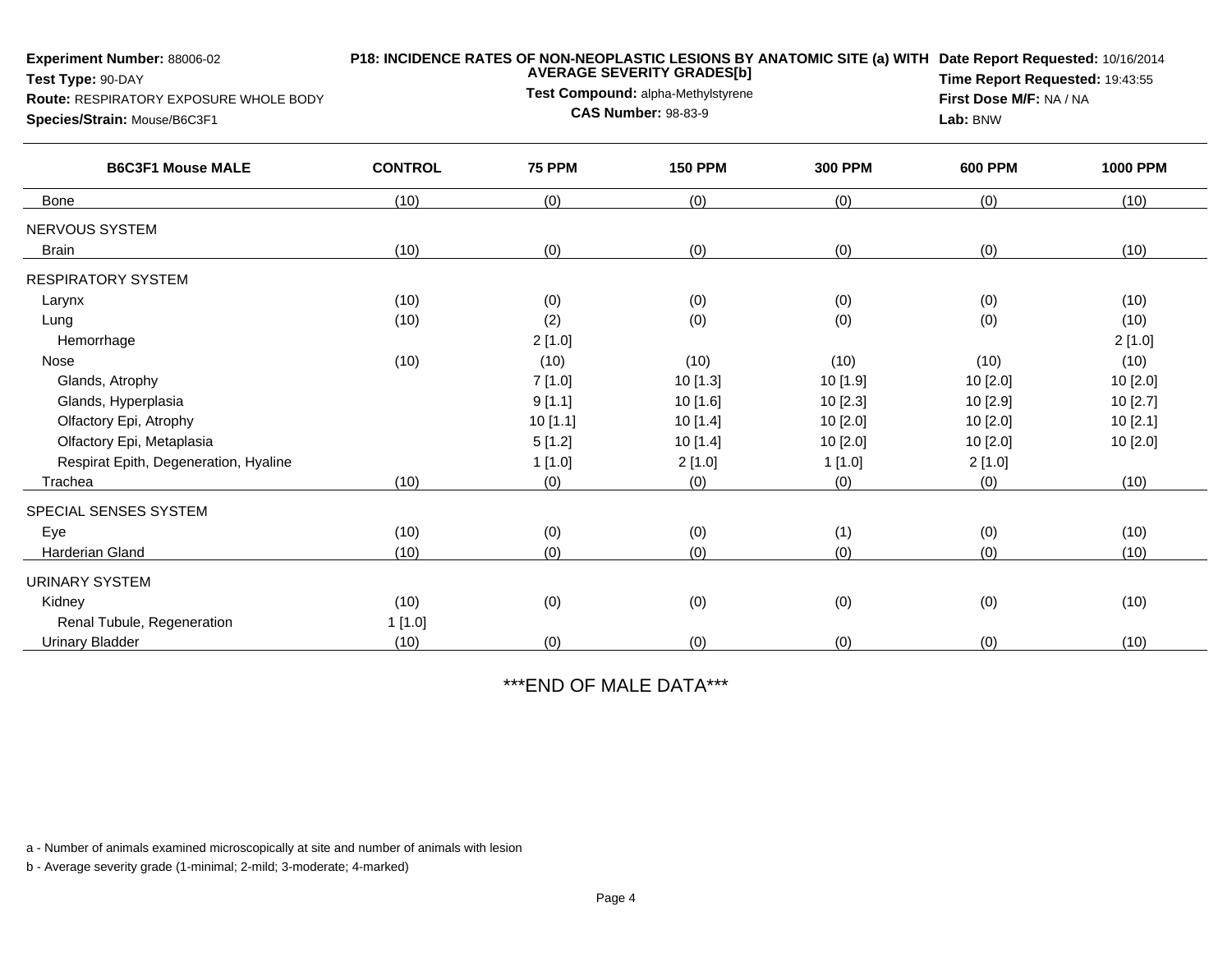| <b>AVERAGE SEVERITY GRADES[b]</b> |               |                | Time Report Requested: 19:43:55                                        |                |                                                                                                                                             |
|-----------------------------------|---------------|----------------|------------------------------------------------------------------------|----------------|---------------------------------------------------------------------------------------------------------------------------------------------|
|                                   |               |                |                                                                        |                |                                                                                                                                             |
|                                   |               | Lab: BNW       |                                                                        |                |                                                                                                                                             |
| <b>CONTROL</b>                    | <b>75 PPM</b> | <b>150 PPM</b> | <b>300 PPM</b>                                                         | <b>600 PPM</b> | <b>1000 PPM</b>                                                                                                                             |
|                                   |               |                |                                                                        |                |                                                                                                                                             |
| 10                                | $10$          | 10             | 10                                                                     | 10             | 10                                                                                                                                          |
|                                   |               |                |                                                                        |                |                                                                                                                                             |
|                                   |               |                |                                                                        |                | $\mathbf{2}$                                                                                                                                |
|                                   |               |                |                                                                        |                |                                                                                                                                             |
| 10                                | 10            | 10             | 10                                                                     | 10             | 8                                                                                                                                           |
|                                   |               |                |                                                                        |                | 10                                                                                                                                          |
|                                   |               |                |                                                                        |                |                                                                                                                                             |
| (10)                              | (0)           | (0)            | (0)                                                                    | (0)            | (10)                                                                                                                                        |
| (8)                               | (0)           | (0)            | (0)                                                                    | (0)            | (7)                                                                                                                                         |
| (10)                              | (0)           | (0)            | (0)                                                                    | (0)            | (9)                                                                                                                                         |
| (10)                              | (0)           | (0)            | (0)                                                                    | (0)            | (10)                                                                                                                                        |
| (10)                              | (0)           | (0)            | (0)                                                                    | (0)            | (9)                                                                                                                                         |
| (10)                              | (0)           | (0)            | (0)                                                                    | (0)            | (8)                                                                                                                                         |
| (10)                              | (0)           | (0)            | (0)                                                                    | (0)            | (10)                                                                                                                                        |
| (10)                              | (0)           | (0)            | (0)                                                                    | (0)            | (9)                                                                                                                                         |
| (10)                              | (10)          | (10)           | (10)                                                                   | (10)           | (10)                                                                                                                                        |
|                                   |               |                |                                                                        | 5[1.0]         | 8[1.6]                                                                                                                                      |
|                                   |               | 1[1.0]         |                                                                        | 1[1.0]         |                                                                                                                                             |
| (10)                              | (0)           | (0)            | (0)                                                                    | (0)            | (10)                                                                                                                                        |
| (10)                              | (0)           | (0)            | (0)                                                                    | (0)            | (10)                                                                                                                                        |
| (10)                              | (0)           | (0)            | (0)                                                                    | (0)            | (10)                                                                                                                                        |
|                                   |               |                |                                                                        |                | 1[1.0]                                                                                                                                      |
| (10)                              | (0)           | (0)            | (0)                                                                    | (0)            | (10)                                                                                                                                        |
| $1$ [1.0]                         |               |                |                                                                        |                |                                                                                                                                             |
|                                   |               |                |                                                                        |                |                                                                                                                                             |
| (10)                              | (0)           | (0)            | (0)                                                                    | (0)            | (10)                                                                                                                                        |
|                                   | 10            | 10             | Test Compound: alpha-Methylstyrene<br><b>CAS Number: 98-83-9</b><br>10 | 10             | P18: INCIDENCE RATES OF NON-NEOPLASTIC LESIONS BY ANATOMIC SITE (a) WITH Date Report Requested: 10/16/2014<br>First Dose M/F: NA / NA<br>10 |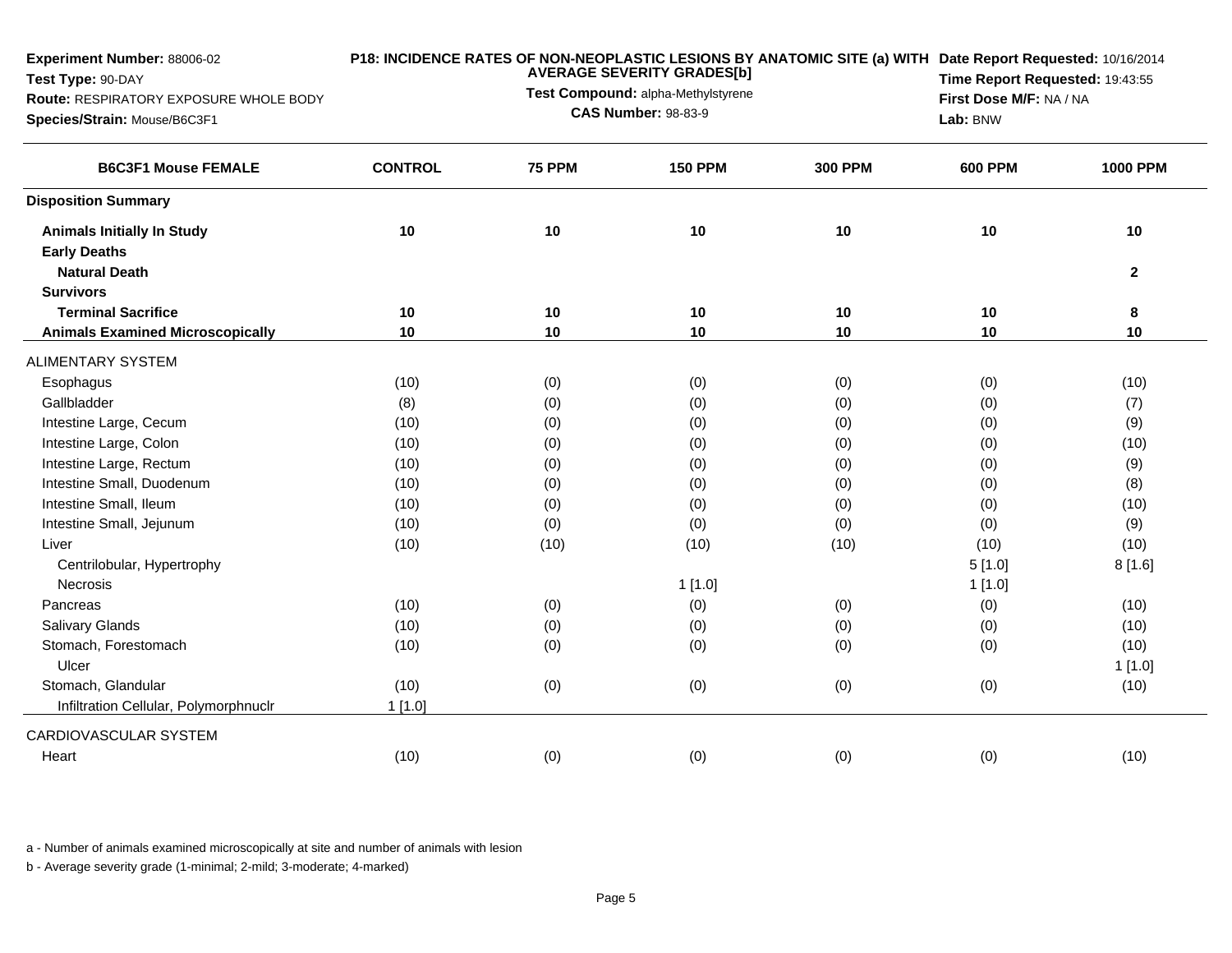| <b>Experiment Number: 88006-02</b><br>Test Type: 90-DAY<br>Route: RESPIRATORY EXPOSURE WHOLE BODY<br>Species/Strain: Mouse/B6C3F1 | P18: INCIDENCE RATES OF NON-NEOPLASTIC LESIONS BY ANATOMIC SITE (a) WITH Date Report Requested: 10/16/2014<br><b>AVERAGE SEVERITY GRADES[b]</b><br>Test Compound: alpha-Methylstyrene<br><b>CAS Number: 98-83-9</b> |               |                |                |                | Time Report Requested: 19:43:55<br>First Dose M/F: NA / NA<br>Lab: BNW |  |
|-----------------------------------------------------------------------------------------------------------------------------------|---------------------------------------------------------------------------------------------------------------------------------------------------------------------------------------------------------------------|---------------|----------------|----------------|----------------|------------------------------------------------------------------------|--|
| <b>B6C3F1 Mouse FEMALE</b>                                                                                                        | <b>CONTROL</b>                                                                                                                                                                                                      | <b>75 PPM</b> | <b>150 PPM</b> | <b>300 PPM</b> | <b>600 PPM</b> | <b>1000 PPM</b>                                                        |  |
| <b>ENDOCRINE SYSTEM</b>                                                                                                           |                                                                                                                                                                                                                     |               |                |                |                |                                                                        |  |
| <b>Adrenal Cortex</b>                                                                                                             | (10)                                                                                                                                                                                                                | (0)           | (0)            | (0)            | (0)            | (10)                                                                   |  |
| Adrenal Medulla                                                                                                                   | (10)                                                                                                                                                                                                                | (0)           | (0)            | (0)            | (0)            | (10)                                                                   |  |
| Islets, Pancreatic                                                                                                                | (10)                                                                                                                                                                                                                | (0)           | (0)            | (0)            | (0)            | (10)                                                                   |  |
| Parathyroid Gland                                                                                                                 | (10)                                                                                                                                                                                                                | (0)           | (0)            | (0)            | (0)            | (6)                                                                    |  |
| <b>Pituitary Gland</b>                                                                                                            | (10)                                                                                                                                                                                                                | (0)           | (0)            | (0)            | (0)            | (10)                                                                   |  |
| <b>Thyroid Gland</b>                                                                                                              | (10)                                                                                                                                                                                                                | (0)           | (0)            | (0)            | (0)            | (10)                                                                   |  |
| <b>GENERAL BODY SYSTEM</b><br>None                                                                                                |                                                                                                                                                                                                                     |               |                |                |                |                                                                        |  |
|                                                                                                                                   |                                                                                                                                                                                                                     |               |                |                |                |                                                                        |  |
| <b>GENITAL SYSTEM</b><br><b>Clitoral Gland</b>                                                                                    |                                                                                                                                                                                                                     |               |                |                |                |                                                                        |  |
|                                                                                                                                   | (9)                                                                                                                                                                                                                 | (0)           | (0)            | (0)            | (0)            | (8)                                                                    |  |
| Ovary                                                                                                                             | (10)<br>(10)                                                                                                                                                                                                        | (0)<br>(0)    | (0)<br>(0)     | (1)<br>(0)     | (0)<br>(0)     | (10)<br>(10)                                                           |  |
| Uterus                                                                                                                            |                                                                                                                                                                                                                     |               |                |                |                |                                                                        |  |
| <b>HEMATOPOIETIC SYSTEM</b>                                                                                                       |                                                                                                                                                                                                                     |               |                |                |                |                                                                        |  |
| <b>Bone Marrow</b>                                                                                                                | (10)                                                                                                                                                                                                                | (0)           | (0)            | (0)            | (0)            | (10)                                                                   |  |
| Lymph Node, Bronchial                                                                                                             | (7)                                                                                                                                                                                                                 | (0)           | (0)            | (0)            | (0)            | (9)                                                                    |  |
| Lymph Node, Mandibular                                                                                                            | (9)                                                                                                                                                                                                                 | (0)           | (0)            | (0)            | (0)            | (8)                                                                    |  |
| Lymph Node, Mediastinal                                                                                                           | (5)                                                                                                                                                                                                                 | (0)           | (0)            | (0)            | (0)            | (2)                                                                    |  |
| Lymph Node, Mesenteric                                                                                                            | (10)                                                                                                                                                                                                                | (0)           | (0)            | (0)            | (0)            | (10)                                                                   |  |
| Spleen                                                                                                                            | (10)                                                                                                                                                                                                                | (0)           | (0)            | (0)            | (0)            | (10)                                                                   |  |
| Thymus                                                                                                                            | (10)                                                                                                                                                                                                                | (0)           | (0)            | (0)            | (0)            | (10)                                                                   |  |
| <b>INTEGUMENTARY SYSTEM</b>                                                                                                       |                                                                                                                                                                                                                     |               |                |                |                |                                                                        |  |
| <b>Mammary Gland</b>                                                                                                              | (10)                                                                                                                                                                                                                | (0)           | (0)            | (0)            | (0)            | (10)                                                                   |  |
| Skin                                                                                                                              | (10)                                                                                                                                                                                                                | (0)           | (0)            | (0)            | (0)            | (10)                                                                   |  |
| Infiltration Cellular, Mixed Cell                                                                                                 | 1[1.0]                                                                                                                                                                                                              |               |                |                |                | 1[1.0]                                                                 |  |
| MUSCULOSKELETAL SYSTEM                                                                                                            |                                                                                                                                                                                                                     |               |                |                |                |                                                                        |  |
| Bone                                                                                                                              | (10)                                                                                                                                                                                                                | (0)           | (0)            | (0)            | (0)            | (10)                                                                   |  |
|                                                                                                                                   |                                                                                                                                                                                                                     |               |                |                |                |                                                                        |  |